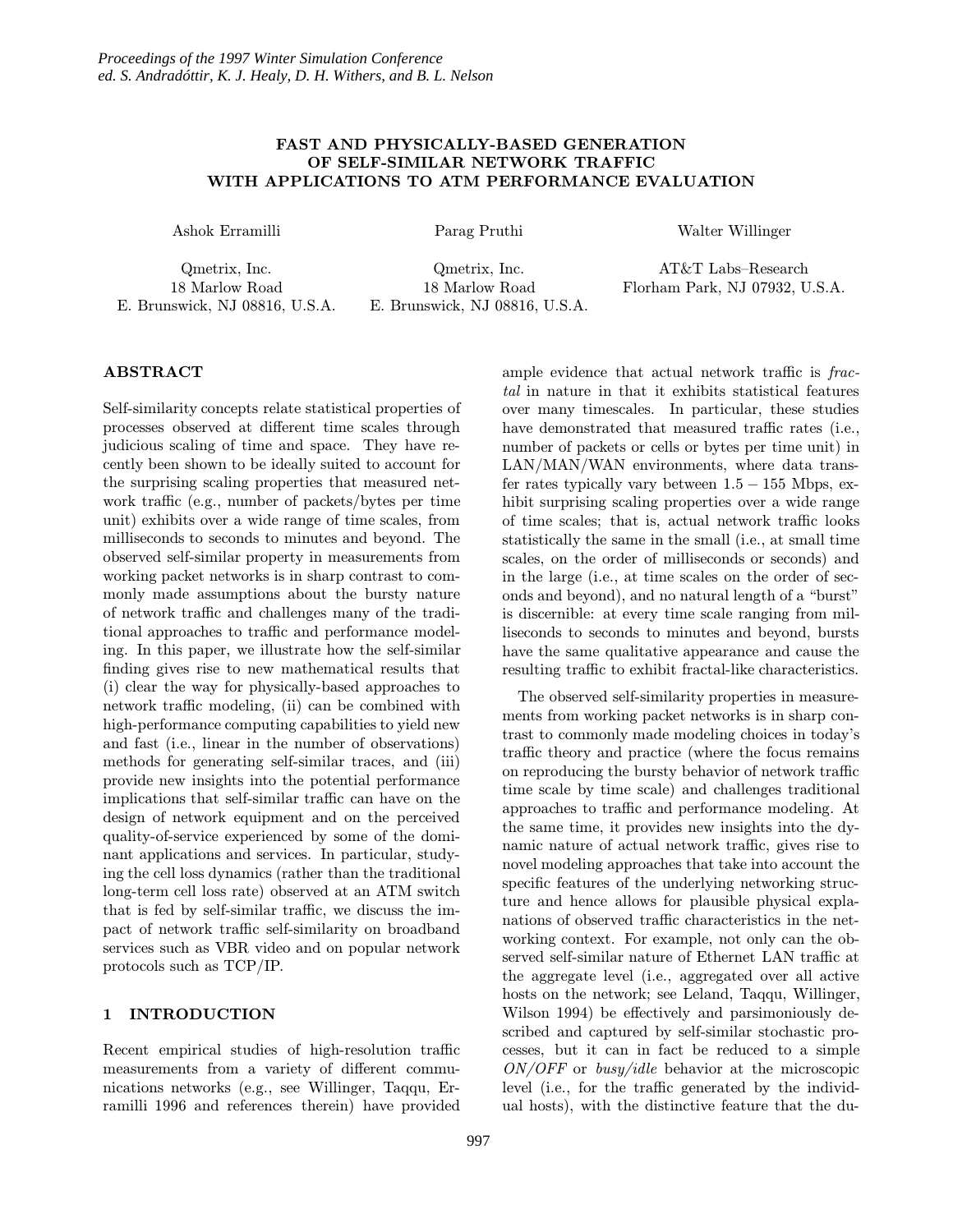rations of the ON- and/or OFF-periods themselves vary over a wide range of time scales (see Willinger, Taqqu, Sherman, Wilson 1997). In the WAN context, the observed self-similar characteristic at the aggregate level (see Paxson, Floyd 1995) can be directly related to high variability phenomena at the microscopic level, where in this case, microscopic refers to the level of the individual connections/applications that generate the overall traffic (e.g., WWW, FTP, TELNET; for details, see Willinger, Paxson, Taqqu 1997).

In this paper, we first review in Section 2 one of the main mathematical results in self-similar traffic modeling that clears the way for physically-based approaches and provides simple physical explanations for the presence of self-similar traffic patterns in modern high-speed network traffic, which are, in addition, fully consistent with traffic measurements at the different layers in the networking hierarchy. In Section 3, we illustrate how this new mathematical result can be combined with modern high-performance computing capabilities to yield novel and highly efficient algorithms for synthetically generating self-similar traffic traces. We outline the advantages of this approach, and describe three specific implementations. In Section 4, we discuss the application of these methods to evaluate ATM performance, and to gain insights into the nature of loss processes with self-similar traffic.

### 2- SELF-SIMILARITY

### 2.1- Definitions

For a covariance-stationary process  $X = (X_i : i \geq)$ 1), consider the aggregated processes  $X^{(m)}$  with level of aggregation  $m \geq 1$ , defined by  $X^{(m)}(k) =$  $m^{-1}(X_{(k-1)m+1} + \cdots + X_{km}); k \ge 1$ . Self-similarity concepts relate statistical properties of  $X$  to those of  $X^{(m)}$  through judicious scaling of time and space. Following Cox  $(1984)$ , we call X exactly self-similar with self-similarity parameter H if

$$
X \stackrel{d}{=} m^{1-H} X^{(m)}, \quad m \ge 1, \ \ 0 < H < 1,\tag{1}
$$

where the equality in  $(1)$  means that X and  $m^{1-H}X^{(m)}$  have the same finite-dimensional distributions.  $X$  is said to be asymptotically self-similar if (1) holds as  $m \to \infty$ . Similarly, we call a covariancestationary process X exactly second-order self-similar or asymptotically second-order self-similar (with selfsimilarity parameter H) if  $m^{1-H}X^{(m)}$  has the same variance and autocorrelation function as X, for all m, or as  $m \to \infty$ . Fractional Gaussian noise with  $1/2 < H < 1$  is the standard example of an exactly

self-similar (Gaussian) process with self-similarity parameter H.

Mathematically, autocorrelations that decay hyperbolically (i.e.,  $X$  exhibits long-range dependence), a spectral density that exhibits the  $1/f^{\alpha}$ -phenomenon around the origin, and variances of the arithmetic mean that decrease more slowly than the reciprocal of the sample size are different manifestations of the property that the underlying process  $X$  is statistically self-similar with self-similarity parameter  $1/2 <$  $H < 1$ . All four notions concern statistical properties of  $X$  on all time scales and relate them through proper scaling behavior. Intuitively, the most striking feature of (exactly or asymptotically) self-similar or (exactly or asymptotically) second-order self-similar processes with  $1/2 < H < 1$  is that their aggregated processes  $X^{(m)}$  possess a non-degenerate autocorrelation function  $r^{(m)}$  as  $m \to \infty$ . This behavior is in stark contrast to the conventional short-range dependent processes, all of which have the property that their aggregated processes  $X^{(m)}$  tend to secondorder pure noise as  $m \to \infty$ ; that is, they satisfy  $r^{(m)}(k) \to 0, k > 0$ . For further details, see Leland, Taqqu, Willinger, Wilson (1994).

### 2.2 Physical Explanations

The observed self-similarity properties in measurements from working packet networks is in sharp contrast to commonly made modeling choices in today's traffic theory and practice (where the focus remains on reproducing the bursty behavior of network traffic time scale by time scale) and challenges traditional approaches to traffic and performance modeling. At the same time, it provides new insights into the dynamic nature of actual network traffic, gives rise to novel modeling approaches that take into account the specific features of the underlying networking structure and hence allows for plausible physical explanations of observed traffic characteristics in the networking context. For example, the observed selfsimilar nature of Ethernet LAN traffic at the aggregate level (i.e., aggregated over all active hosts on the network; see Leland, Taqqu, Willinger, Wilson 1994) can be reduced to a simple  $ON/OFF$  or busy/idle behavior at the microscopic level (i.e., for the traffic generated by the individual hosts), with the distinctive feature that the durations of the  $ON-$  and/or  $OFF$ periods themselves vary over a wide range of time scales.

Mathematically, variability over a wide range of time scales for single random variables such as the durations of successive ON- or OFF-periods of an active network host can be efficiently modeled using heavy-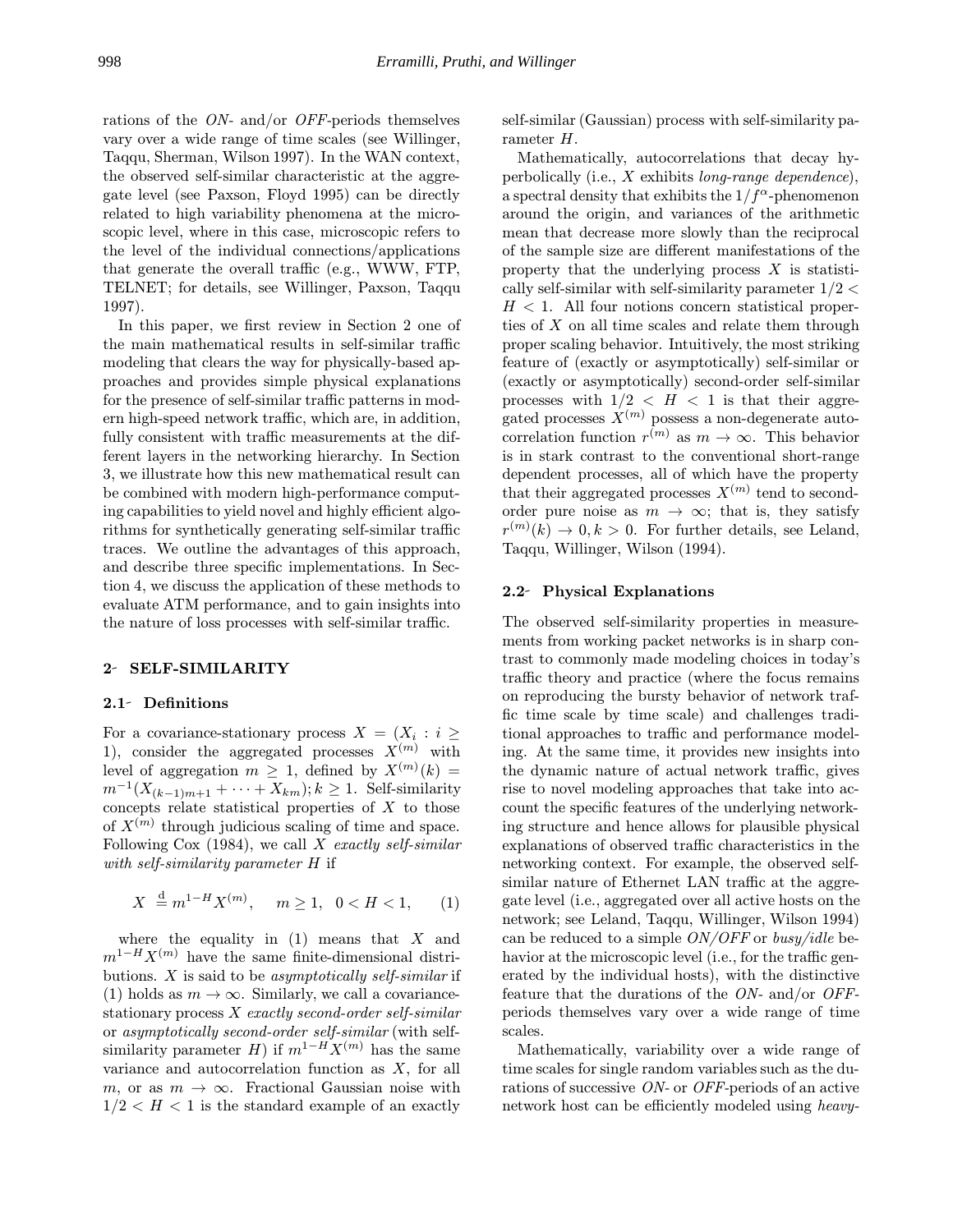tailed distributions with infinite variance. To this end, a random variable  $X$  with distribution function  $F$  is called *heavy-tailed (with index*  $\alpha > 0$ *)* if

$$
1 - F(x) = P[X > x] \approx cx^{-\alpha}, \text{ as } x \to \infty,
$$
 (2)

where  $c$  is a finite positive constant that does not depend on x. Such distributions are also called hyperbolic or power-law distributions, and include, among others, the well-known class of Pareto distributions. Note that the case  $1 < \alpha < 2$  is of special interest and concerns heavy-tailed distributions with finite mean but infinite variance. Intuitively, infinite variance distributions allow random variables to take exceptionally large values with non-negligible probabilities and hence allow for compact descriptions of high variability phenomena that dominate traffic-related measurements at all layers in the networking hierarchy.

To explain self-similarity at the macroscopic level via high variability at the microscopic level, consider M i.i.d. sources, each with its own reward process  $W^{(m)} = (W^{(m)}(t), t > 0)$ , where  $W^{(m)}(t) = 1$  or 0, depending on whether source  $m$  is in an  $ON$ -period or  $OFF$ -period, where the distributions of the  $ON/OFF$ periods satisfy the heavy-tailed property (2) with  $\alpha =$  $\alpha_{ON}$  and  $\alpha = \alpha_{OFF}$ , respectively. Let

$$
W_M^*(Tt) = \int_0^{Tt} \left(\sum_{m=1}^M W^{(m)}(u)\right) du \tag{3}
$$

denote the aggregated (over all sources) cumulative packet counts in the interval  $[0, Tt]$ . Willinger et al. (Willinger, Taqqu, Sherman, Wilson 1997; Taqqu, Willinger, Sherman 1997) determined the statistical behavior of the stochastic process  $W_M^*$  =  $(W_M^*(Tt), t \geq 0)$  for large M and T and proved the following fundamental theorem in self-similar traffic modeling.

**Theorem.** As  $M \to \infty$  and then  $T \to \infty$ , the  $\begin{array}{lclclclcl} aggregate & cumulative & packet & count & process & W^*_M & = \end{array}$  $(W_M^*(Tt), t \geq 0)$  satisfies

$$
\frac{\left(W_M^*(Tt) - TM\frac{\mu_1}{\mu_1 + \mu_2}t\right)}{T^H L^{1/2}(T)M^{1/2}} \to \sigma_{\lim} B_H(t), \quad (4)
$$

where  $H = (3 - \min(\alpha_{ON}, \alpha_{OFF}))/2$ ,  $\sigma_{\text{lim}}$  is a constant, and where the convergence is in the sense of the finite-dimensional distributions.

Heuristically, the Theorem states that the mean level given by  $TM(\mu_1/(\mu_1 + \mu_2))t$  provides the main contribution for large  $M$  and  $T$ . Fluctuations from that level are given by the fractional Brownian motion  $\sigma_{\lim}B_H(t)$  scaled by a lower order factor  $T^H L(T)^{1/2} M^{1/2}.$ 

In the WAN context, the observed self-similar characteristic at the aggregate level (see Paxson, Floyd 1995) can also be related to high variability phenomena at the microscopic level. However, in this case, microscopic refers to the level of the individual connections/applications that generate the overall traffic (e.g., WWW, FTP, TELNET; for details, see Willinger, Paxson, Taqqu 1997).

### 3- SYNTHETIC TRAFFIC GENERATION

There are over a dozen techniques to generate selfsimilar traffic - exact generation using Cholesky decomposition, the Random Midpoint Displacement (RMD) method, FFT based generation, the Hoskings method, to name a few. The various techniques have features that make them well suited for certain applications (e.g., accuracy in the exact method) but unsuitable for others (e.g., the exact method is only practical for short traces). As we demonstrate in the next section, the class of physically-based generation methods is well-suited for network simulations, and is an obvious choice for ATM performance evaluation.

### 3.1 Physically-based generation

There are several distinct techniques in this class of generation methods, but the common feature is to mimic the physical basis of self-similarity in network traffic by superposing the output of a large number of individual ON/OFF sources. There are several features of this class of generation methods that makes them well-suited for network simulations: i) they are efficient - generating N samples requires  $O(N)$ complexity, while several of the other techniques are  $O(N^2)$  (e.g., Hoskings method) or worse; ii) they enable "on-the-fly" generation of traffic, in contrast to other methods (notably, the RMD and FFT methods) which require the generation of the entire trace before the simualtion can proceed; iii) by varying  $M$ (the number of sources) and  $T$  (the aggregation period), they offer the complete range of speed vs accuracy trade-offs; iv) depending on the specific context, network simulations require generation at the level of individual sources, or of limited aggregates, or of a large number of sources; by definition, this class of methods incorporates all these scenarios as special cases v) some methods (e.g., RMD, FFT) occasionally result in negative "arrivals" - while this is a limitation of all Brownian motion traffic models, the physically-based generation methods avoid this problem entirely vi) these methods are well suited for parallel simulation for e.g., each ON/OFF source can be implemented on a separate processor.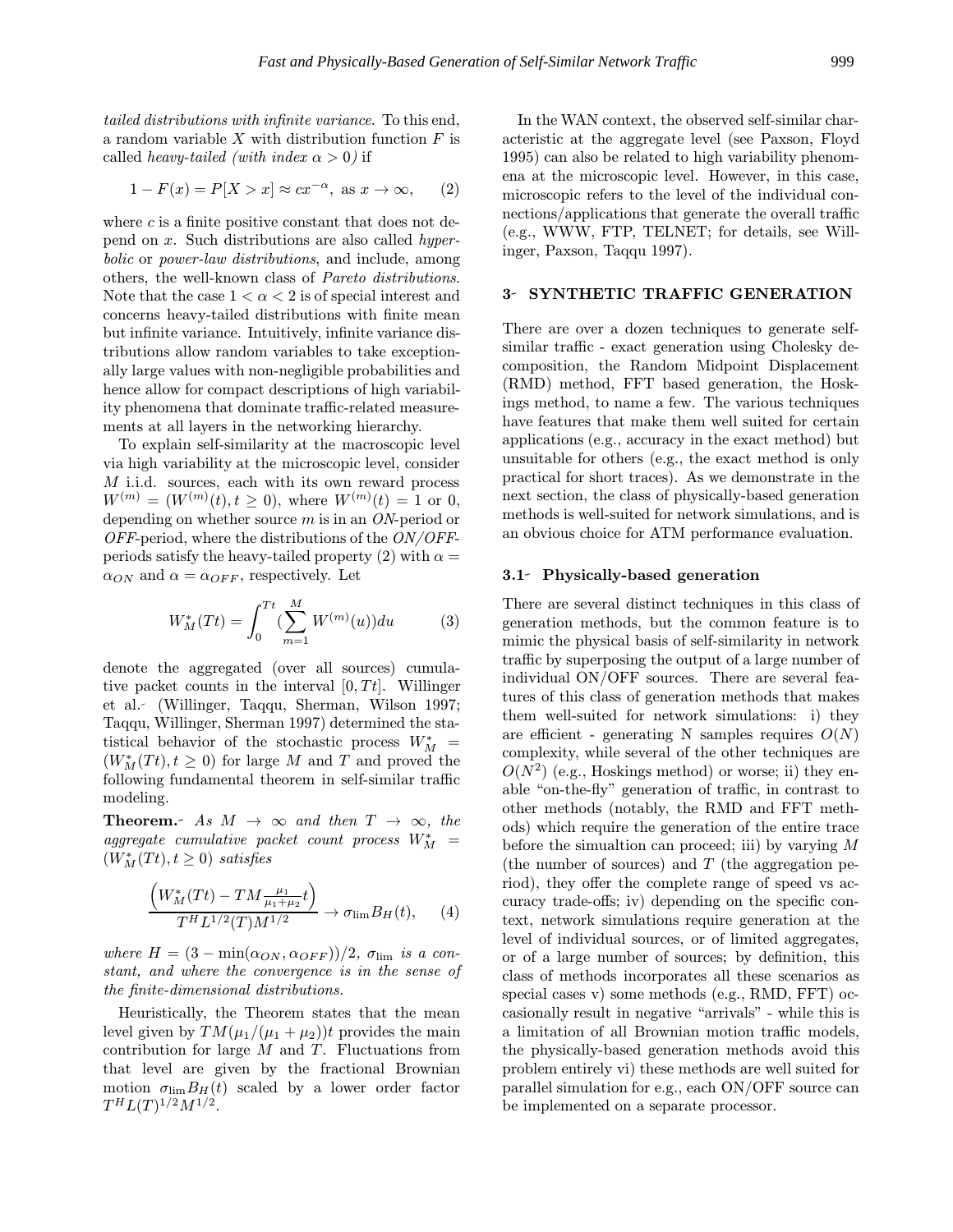We will discuss three specific methods that are based on the principle of physically-based generation. The first method is based on simulating an  $M/G/\infty$ queueing system, with Poisson arrivals, an infinite number of servers (i.e., a pure delay system), and a service time distribution with infinite variance. It is well-known that the queue length distribution of such a system is Poisson, and that the queue length process is LRD (Cox 1984); thus a discrete sampling of the continuous time  $M/G/\infty$  queue will yield an approximation to a self-similar process. Physically, this system is an abstract representation of the arrival of TCP connections to a network (which is observed to be Poisson), and the empirically observed heavy-tailed densities that characterize session durations. Details of the traffic patterns within a session (such as TCP dynamics) are abstracted out, and traffic is effectively assumed to arrive at a constant rate within the session. If the service time distribution is taken to be Pareto (Equation (2) for  $x \geq \beta$ ; 0 otherwise), the average value of the queue length process is:  $\lambda\beta\alpha$ 

$$
\frac{\lambda \beta \alpha}{\alpha - 1} \tag{5}
$$

and its autocorrelation function is:

$$
r(k) = r_0 k^{-(2-2H)} \tag{6}
$$

Speed vs accuracy trade-offs are controlled by the relative rate of sampling / aggregating the  $M/G/\infty$ queue vs the Poisson rate of arrivals and the average service rate. If the arrival rate relative to the sampling interval is high, in effect many events are being simulated to generate a sample point.

A second method models the ON/OFF sources explicitly with heavy-tailed sojourn times. Samples  $y_i$ are drawn from a uniform density and transformed to follow a Pareto density as follows:

$$
\tau_i = c / y_i^{1/\alpha} \tag{7}
$$

For simplicity, the ON/OFF times can be assumed to follow Pareto distributions with the same exponent between 1 and 2. In the ON state, packets are once again assumed to arrive at a constant rate. Physically, each of the sources can be interpreted as representing a permanent virtual circuit or PVC, and the ON/OFF periods represent successive idle and busy periods on the PVC. As before, aggregation first in sources reduces the effects of higher-order statistics (in the limit leading to a Gaussian), and then aggregating in time attenuates non-scaling highfrequencies (in the limit leading to an exactly selfsimilar process).

The third method is a deterministic implementation of the above method, using the notion of deterministic chaotic maps. In this approach, a single source is modeled by a chaotic map which describes the evolution of a bounded state variable. A packet is generated every time the state variable is in a specified sub-interval. The map and its parameters can be carefully chosen to model the full range of ON/OFF behavior (from periodic, to exponential to Pareto, for example). For the example, the following so-called "fixed point double intermittency" map generates sojourn times in the ON/OFF states that are heavytailed (Pruthi 1995):

$$
f_1(x) = \frac{x}{(1 - c_1 x^{m-1})^{1/m-1}},
$$
  
 
$$
x \le d \text{ } OFF - state; \quad (8)
$$

$$
f_2(x) = 1 - \frac{1 - x}{(1 - c_2(1 - x)^{m-1})^{1/m-1}},
$$
  

$$
x > d \quad ON - state. \quad (9)
$$

Aggregate flows can be derived from this map in a number of ways. The most direct approach is to superpose the outputs of a large number of such maps (or alternately, one can use invariant densities which characterize the limiting distribution of the state variable also to describe aggregation). Simulation time can be sharply reduced by calculating sojourn times directly, rather than calculating the evolution of the map at every step. The above fixed point double intermittency map exhibits interesting scaling behavior, and one can directly express the map in terms of an evolution of successive ON/OFF periods.

Nominally, all three methods provide batch generation of traffic arrivals, and one can distribute the arrivals within the generation interval in a number of ways: deterministic spacing, or uniform distribution (which is equivalent to a process that is locally Poisson), or by using RMD (which is fundamentally an interpolation scheme) to extend the scaling behavior to within the generation interval. One motivation for using self-similar traffic models is of course that such fine timescale structure is relatively inconsequential in determining performance (see Erramilli, Narayan and Willinger 1996).

### 4 ATM PERFORMANCE EVALUATION

In this section, we will illustrate the use of physically based generation methods in ATM performance evaluation. The complexity of ATM traffic controls, the nature of ATM traffic (mixtures of a number of service categories and priority levels) as well as the need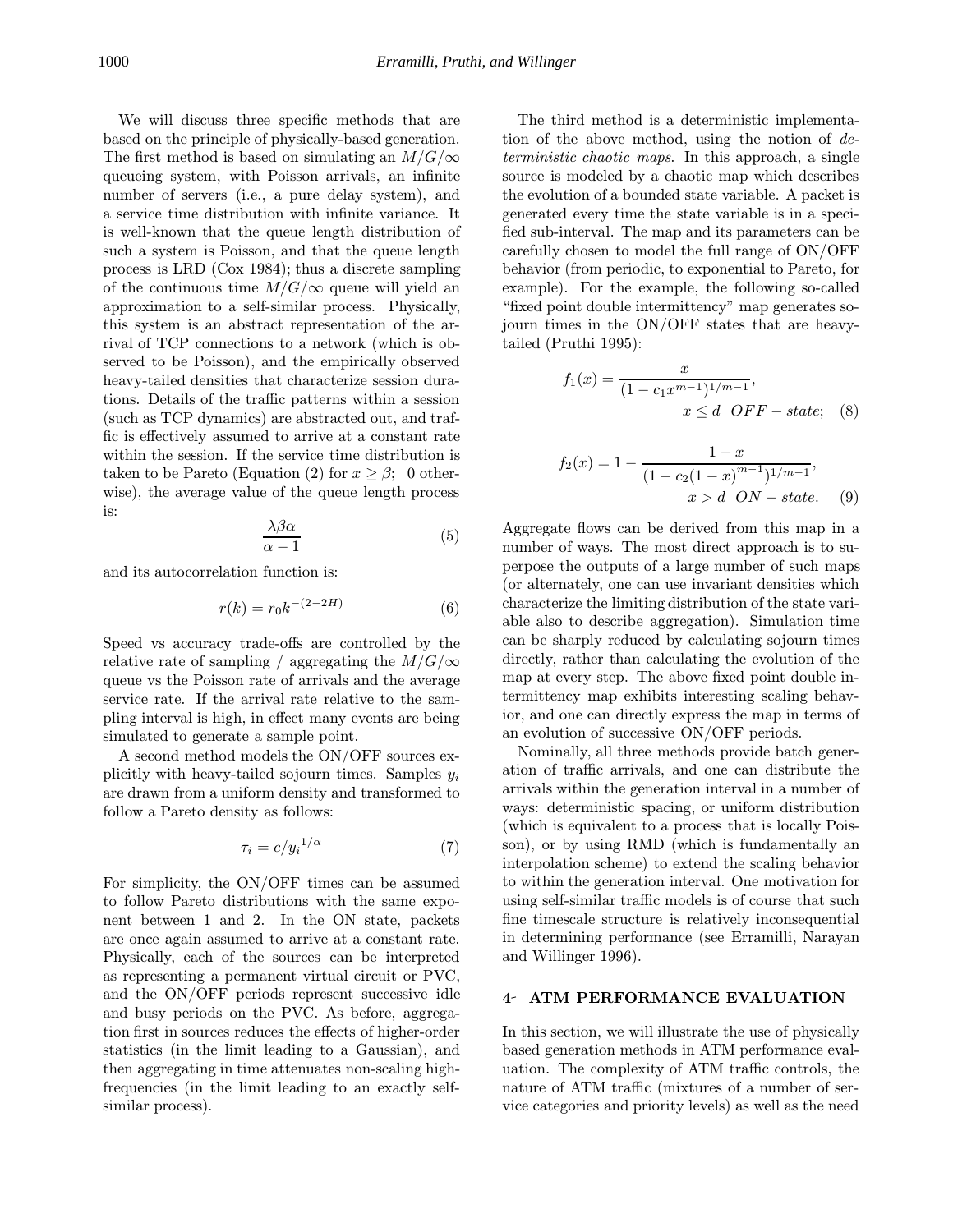to estimate stringent performance objectives (e.g., cell loss rates of the order of  $10^{-7}$  or less) makes ATM performance evaluation particularly challenging. While recent analytical results e.g, Narayan (1997), on the queueing behavior induced by selfsimilar traffic are promising, in-depth evaluation of ATM peformance still requires detailed simulations. Analytical results are useful in validating simulations, and as discussed below, in extrapolating simulation results.

### 4.1 ATM Simulations Using Physically-Based Generation

Traditionally, ATM simulations have relied on hierarchical models of traffic behavior, e.g., cell level, burst level, connection level and so on. Rather than modeling "one timescale at a time" explicitly, self-similar traffic models describe the fluctuations in traffic intensity in a unified, parsimonious manner. Physically-based generation is particularly well suited for ATM performance evaluation. The efficient and "on the fly" nature of the generation scheme allows the simulation of long traces needed to estimate small probabilities adequately. A second aspect of traffic characterization is the need to model spatial dependencies in traffic, beyond temporal characteristics such as correlations. In output buffered ATM switches, for example, cell losses do not occur until multiple input ports generate traffic to the same output port for an interval of time. Persistence in spatial patterns is therefore important to model. Physically based methods implicitly capture this dependence. For example, one can represent a single VC as carrying traffic from one or more heavy-tailed ON/OFF sources, with one or more VCs carrying traffic over a VP. All the traffic in an ON period for a given source would then be bound to the same output port. In contrast, generating traffic in bulk and uniformly distributing it over a number of output ports will lead to an underestimation of cell losses.

Self-similarity can also be exploited to reduce simulation time. Nominally, the FBM model is described by three parameters - a mean rate  $m$ , the Hurst parameter H, and a "peakedness" parameter a that quantifies the magnitude of fluctuations. In addition, an ATM queue, at the highest abstraction level, can be described by a link capacity  $C$  and a finite buffer B. Even this very abstract representation of ATM traffic contention therefore requires exploration of cell loss rate as a function of 5 parameters, which can be prohibitive even with fast traffic generation methods. Scaling relationships can be used to extrapolate performance from one combination of parameters to other combinations. Two sets of parameters  $(m_1, a_1, H, C_1, B_1)$  and  $(m_2, a_2, H, C_2, B_2)$  will result in the same buffer-level exceedance probability provided:

$$
\frac{C_1 - m_1}{(a_1 m_1)^{1/2H}} B_1^{(1-H)/H} = \frac{C_2 - m_2}{(a_2 m_2)^{1/2H}} B_2^{(1-H)/H}
$$
(10)

Thus if the dependence of CLR on the mean rate (for example) was determined for one combination of  $(a, H, C, B)$  through exhaustive simulations, the CLR vs mean rate curve for other values of these parameters can be directly estimated from the above scaling relation. Note that the scaling relation is fairly general in that it holds for all values of buffer sizes and for any self-similar process. The limitation is that the scaling relation does not apply when the Hurst parameter changes.

### 4.2 On the Dynamics of Cell Losses in an ATM Switch

Cell losses are a primary source of performance degradation in ATM networks, and it is invariably characterized by an average rate in performance evaluation. One basic lesson from the study of fractal processes is that average rates are not very meaningful in describing bursty processes, and cell losses are notoriously bursty. We illustrate this point in this section using simulations based on chaotic maps.

Cell losses can have a dramatic impact on application level performance, beyond the actual cells lost, because of the way applications react to losses. The performance of many video coders/decoders is tightly coupled not only to average cell losses but also the manner in which losses occur (i.e., if losses occur in bursts or are completely random). Similarly, flow control algorithms like TCP employ techniques to reduce congestion and various versions of TCP employ different techniques for handling and recovering from packet losses; and the performance of all these schemes depends upon the nature of the losses. Therefore, a more complete characterization of the cell loss process is essential for evaluating the performance of data transmission (as the performance of flow control algorithms depends upon the nature of the losses) and real-time services (as audio/video coders are optimized for dealing with certain prescribed loss characteristics).

We simulate a simple Permanent Virtual Circuit on a ATM switch where the output link has a finite FIFO buffer leading to losses under heavy loads. The input into the switch is assumed to be self-similar and is modeled by an aggregation of chaotic maps as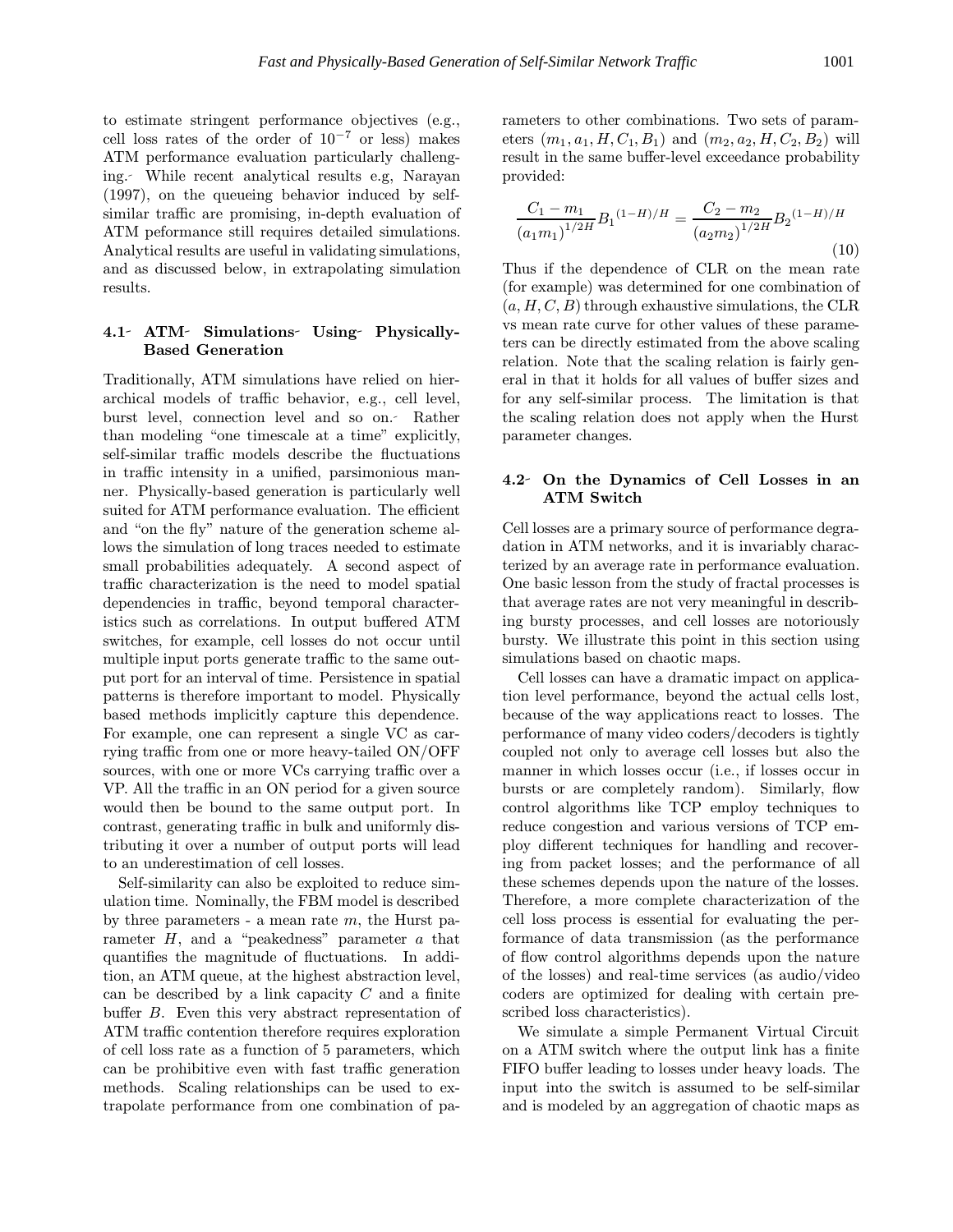

Figure 1: A Synthetically Generated Traffic Process Showing Number of Cells per Unit Time on a Permanent Virtual Circuit Connection. Note the Highly Bursty Nature of the Arrivals as well as the Existence of Significant Power in the Low-Frequency Component Indicating Long-Range Correlations.

described in Pruthi (1995). The parameters for the input traffic are taken from various emperical studies and in particular the Hurst parameter  $H$  is  $> 0.5$ .

Figure 1 shows a sample traffic trace into the ATM switch, specifically, a time series of the number of cells per unit time (which is some multiple of a cell time slot). Note the highly bursty nature of the incident traffic, and in particular note the presence of lowfrequency components which indicate the presence of  $1/f$ -noise characteristic of self-similar processes. This low-frequency component gives rise to cell losses that are highly clustered and bursty.

In Figure 2 we simultaneously show both the input trace to the ATM switch (top) and the resulting loss process (bottom). Note that the zero of the input process is marked by a line at the center of the figure (pointed to by a arrow) and the zero of the cell loss process is marked by the line at the bottom of the figure (also pointed to by another arrow). Also note that both figures are to scale which illustrates that the higly variable nature of the input can lead to a large number of losses in a short period of time (although the average number can be very small). For the illustration shown in this figure the mean number of cells lost was 3.97 whereas the peak cell loss was as high as 100. This illustration clearly shows the highly bursty and clustered nature of cell losses with self-similar input traffic and the need for new metrics other than averages to characterize such processes. Similar results are obtained for other choices of parameters.



Figure 2: The Packet Arrival Process (top panel) and Resulting Cell Loss Process (bottom) Indicating the Highly Bursty Nature of Cell Losses. Cell Losses Can Be Either Zero or Very Large Due to the Highly Variable Nature of the Input Traffic. For Illustration We Have Shown the Loss Process for  $H = 0.85$  at 80% Utilization but Similar Results Are Otained Irrespective of H (in the range  $0.5 < H < 1$ ) and Utilization.

Overflow processes in traditional telephony are described using mean and peakedeness parameters. However, overflow processes resulting from selfsimilar traffic flows have not been studied before and analytical results are not available at this time. Our empirical results provide some intuition on the nature of the cell loss process. One description of the loss process is possible in terms of the well-known packet train process. To distinguish between inter cell loss times within a burst, and interval between bursts, we define nonoverlapping intervals of size  $T$ , and declare an interval to be lossless if there are no losses within that interval. A lossy period is defined as a complement of a loss-less period. For a fixed T (within a reasonable range, the particular value does not matter) we count the number of consecutive lossless intervals between loss intervals. Based upon these counts we generate a cumulative distribution function which characterizes the inter-loss time. The simulations indicate that the inter-loss time process is indeed heavy-tailed (in the weak sense that they are heavier than the exponential), as shown by the empirically determined distribution functions in Figure 3. For the empirical data set, the Weibullian distribution (lines) shows a good fit

$$
P(L > x) = \alpha e^{-\gamma * x^{\beta}} \tag{11}
$$

to the two plots (points) with the parameter  $\beta$  < 1. We remark that these are typical results for vari-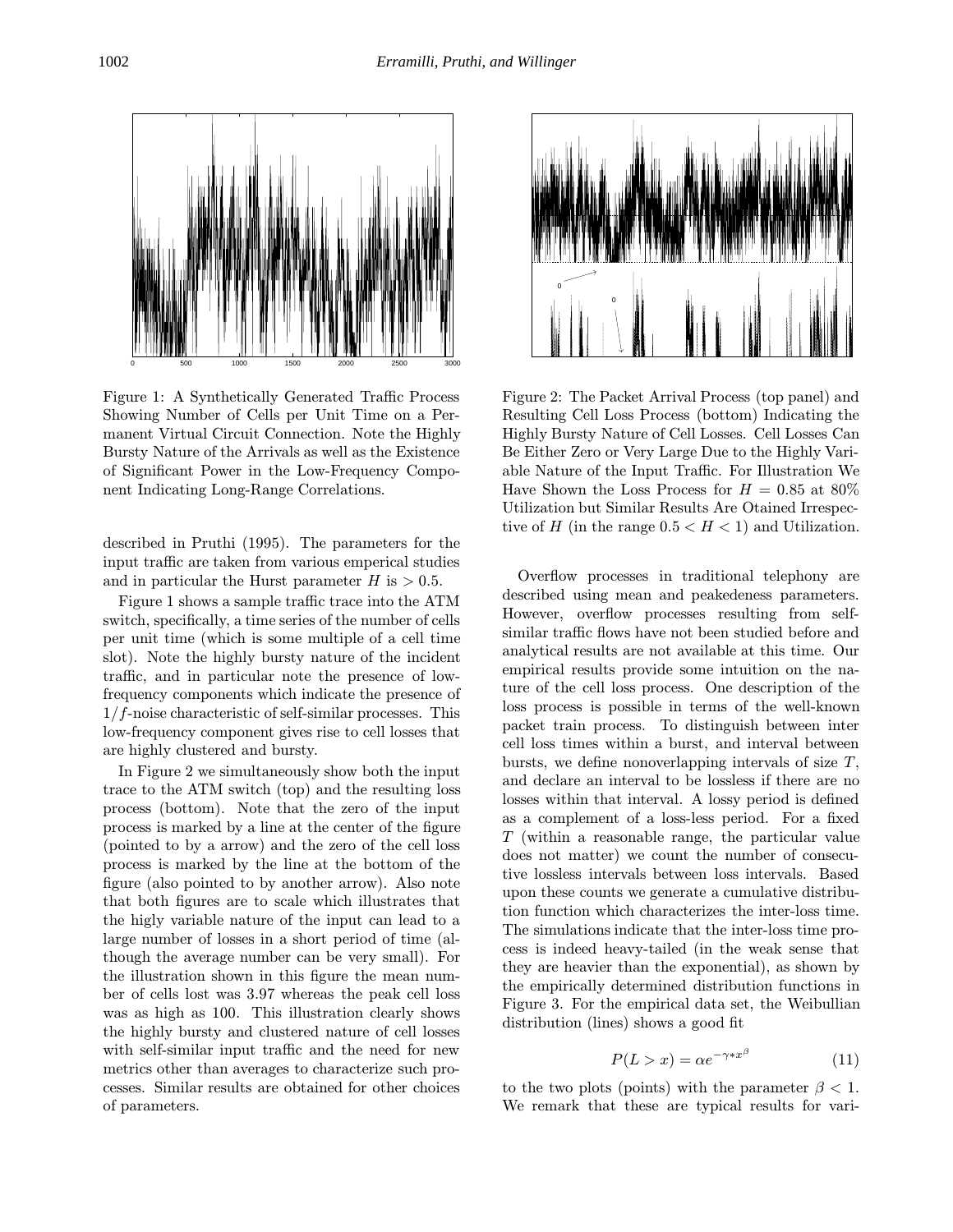

Figure 3: The CDF for the Inter-Loss Intervals; i.e., the Probability of the Number of Lossless Intervals Between Losses  $> X$ . Note the Semi-Log Scale. Shown Are the CDFs for Two Cases (points): (a) With 500 Buffers and T=10 and 60% Utilization (top), and (b) With 100 Buffers and  $T=1$  and 70% Utilization (bottom). Also Shown Are Weibullian Fits to the Two Curves (lines).

ous parameter values and possess a Weibullian density. However, given the difficulties of distinguishing between Weibullian densities and heavier power law densities over a limited range of data samples, more extensive analysis is required to establish the nature of the heavy-tailed distribution. However, the heavytailed nature of loss events clearly shows the need for evaluating current metrics (such as means and variances) for QoS and flow control and question their applicability in quantifying actual losses and their usefulness as measures of performance.

#### 4.3 The Effects of Traffic Shaping

It is expected that sessions seeking guaranteed levels of performance from ATM networks will be required to offer traffic conforming to a traffic contract, which is enforced using policing mechanisms. Shaping is required to ensure that the offered traffic is indeed conforming. An issue in ATM performance evaluation is therefore the impacts of shaping and policing on traffic characteristics, and on user perceived performance. Physically-based generation models provide direct insights on these issues. Consider a situation in which each VC can be represented by an individual heavy-tailed ON/OFF source, and the impacts of peak rate shaping on such a source. The net effect of peak rate shaping is to lower the rate at which traffic is generated in the ON state while prolonging the duration of the ON state. Applying the results outlined in Section 2, it is seen that the exponent of the sojourn times, and hence the Hurst parameter, is unchanged, whereas the magnitude of fluctuations (indicated by  $\sigma_{\text{lim}}$ ) is reduced. Note that application level throughputs are proportionately decreased, and the net effect of shaping can be to move the throughput bottleneck from network resources to the shaper itself. Such an analysis can also be used to evaluate the impacts of shaping when VC traffic resembles an aggregate of ON/OFF sources, and for sustained cell rate shaping etc.

### 5 CONCLUSIONS

The ubiquity of fractal traffic features spanning many timescales in network traffic traces, as well as their relevance in determining network performance, motivates the search for fast synthetic generation methods. A particularly attractive class of methods for network performance evaluation is based on the physical basis of the observed self-similarity in traffic, which arises from aggregating a large number of sources with infinite variance busy and idle periods. This class of generation methods has numerous advantages in network performance simulations, including linear time in speed, suitability for parallel simulations, non-negative sample values, and versatility. The methods have been applied in ATM performance evaluation to evaluate cell loss rates, where scaling relationships can be used to reduce simulation effort. Finally, we used simulations to examine the nature of cell losses, and in particular illustrated the bursty nature of cell losses which cannot adequately be described by long-term average rates. Future work in this area could include optimized methods for realtime generation at OC-12 rates and above (for use in load boxes), techniques to exploit self-similarity in performance simulations further (for example, using "coarse graining" to reduce simulation time), parallel simulation methods, and engineering applications (e.g., evaluating routing vs switching trade-offs).

### ACKNOWLEDGMENT

A. Erramilli and W. Willinger were partially supported by the NSF-grant NCR-9628067 at the University of California at Santa Cruz.

### REFERENCES

Cox, D. R. 1984. Long-range dependence: A review. In: Statistics: An Appraisal, ed. H. A. David and